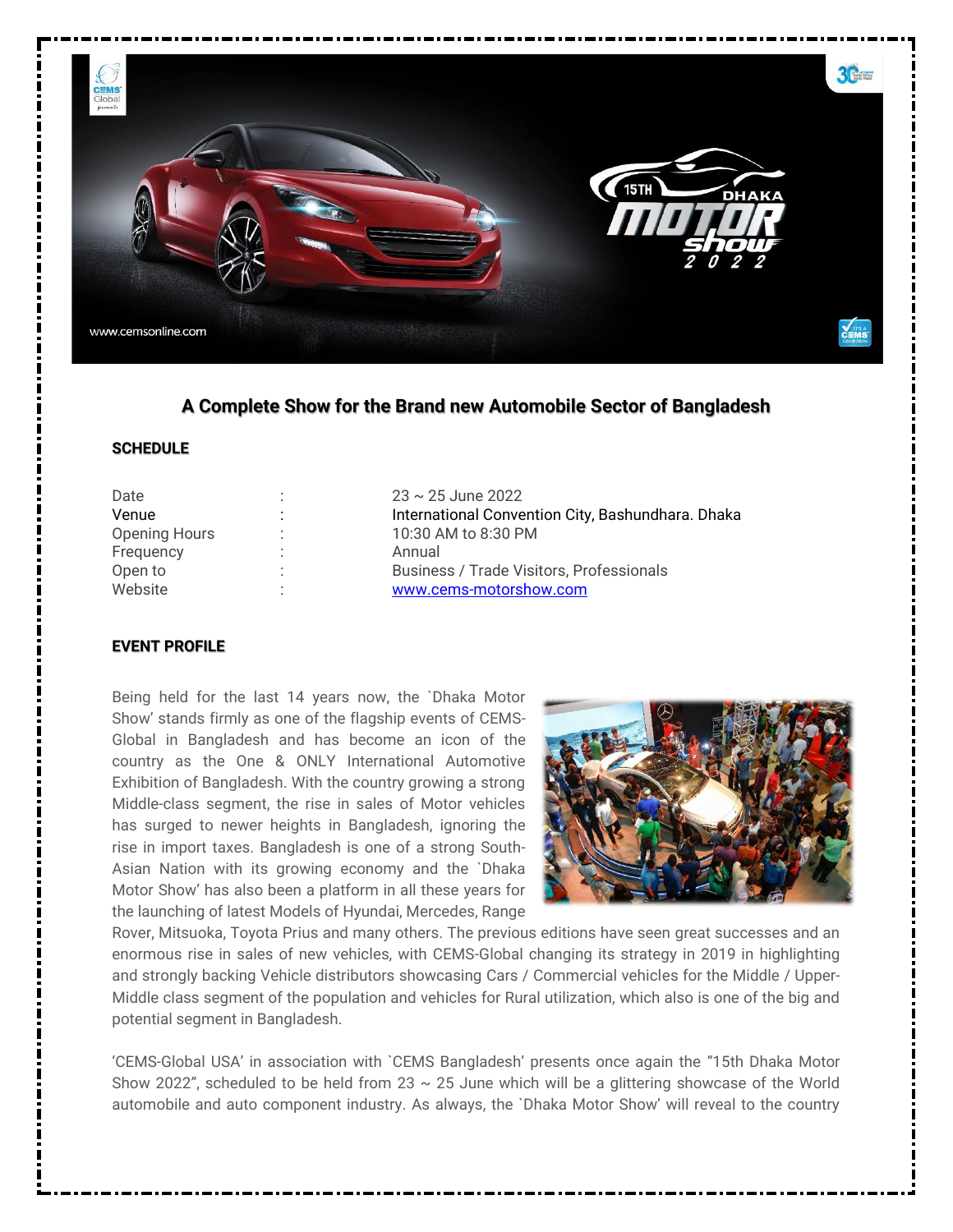the rapid developments in the industry and will also be a launching pad for many new vehicles as well as new technology components.

The neat layouts of the show provide many opportunities to the consumers of vehicles to see the latest offerings in the market as well as to the business visitor to carry out networking in a highly enabled environment. The Motor Show is therefore not only a networking ground but also a place to find business partners and strategic alliances for manufacturing, outsourcing, sub-contracting, design, and development as well as direct marketing.

#### **WHY BANGLADESH? WHY NOW?**

Bangladesh's economy is projected to grow 6.9 per cent in fiscal year 2022-23 thanks to strong export growth and a rebound in domestic demand, the World Bank (WB) said in its Global Economic Prospects released. Dhaka and Chittagong are the principal financial centers of the country, being home to the Dhaka Stock Exchange and the Chittagong Stock Exchange. The financial sector of Bangladesh is the second largest in the subcontinent. Bangladesh is one of the world's fastest growing economy. The automotive industry in Bangladesh is the third largest in



South Asia. Bangladesh has a few large car plants which assemble passenger cars from Mitsubishi and Proton, as well as commercial vehicles from Hino and Tata.

## **IN FIGURES**

The automobile industry in Bangladesh, as a whole, is growing. We have an estimated annual demand of 30,000 units for the passenger vehicles among which brand new vehicles are contributing 5,000 units.

The demand for brand new cars is increasing as manufacturers are now offering new generation, highly efficient mobility solutions across different customer segments.

| <b>REGISTRATION OF PRIVATE VEHICLES</b><br>Number in units |      |                 |      |       |  |  |
|------------------------------------------------------------|------|-----------------|------|-------|--|--|
|                                                            |      | <b>BOC</b><br>М |      | 1,897 |  |  |
| 2014                                                       | 2015 | 2016            | 2017 | 2018  |  |  |

Across the globe, the private vehicle market is performing well. In the backdrop of emerging economies and the overall increasing purchasing power of people in developing nations, the market is projected to grow at 4.4% per year through to 2022. This expected growth can primarily be attributed to a stronger and more robust global economy and the increasing availability of budget-friendly models.

## **PROFILE OF EXHIBITS**

*Vehicles:* Cars, Sports Utility Vehicles, Multi Utility Vehicles, Commercial Vehicles, Buses, Trucks, Three Wheelers, Alternative energy-driven vehicles including battery-operated vehicles





## **PROFILE OF VISITORS**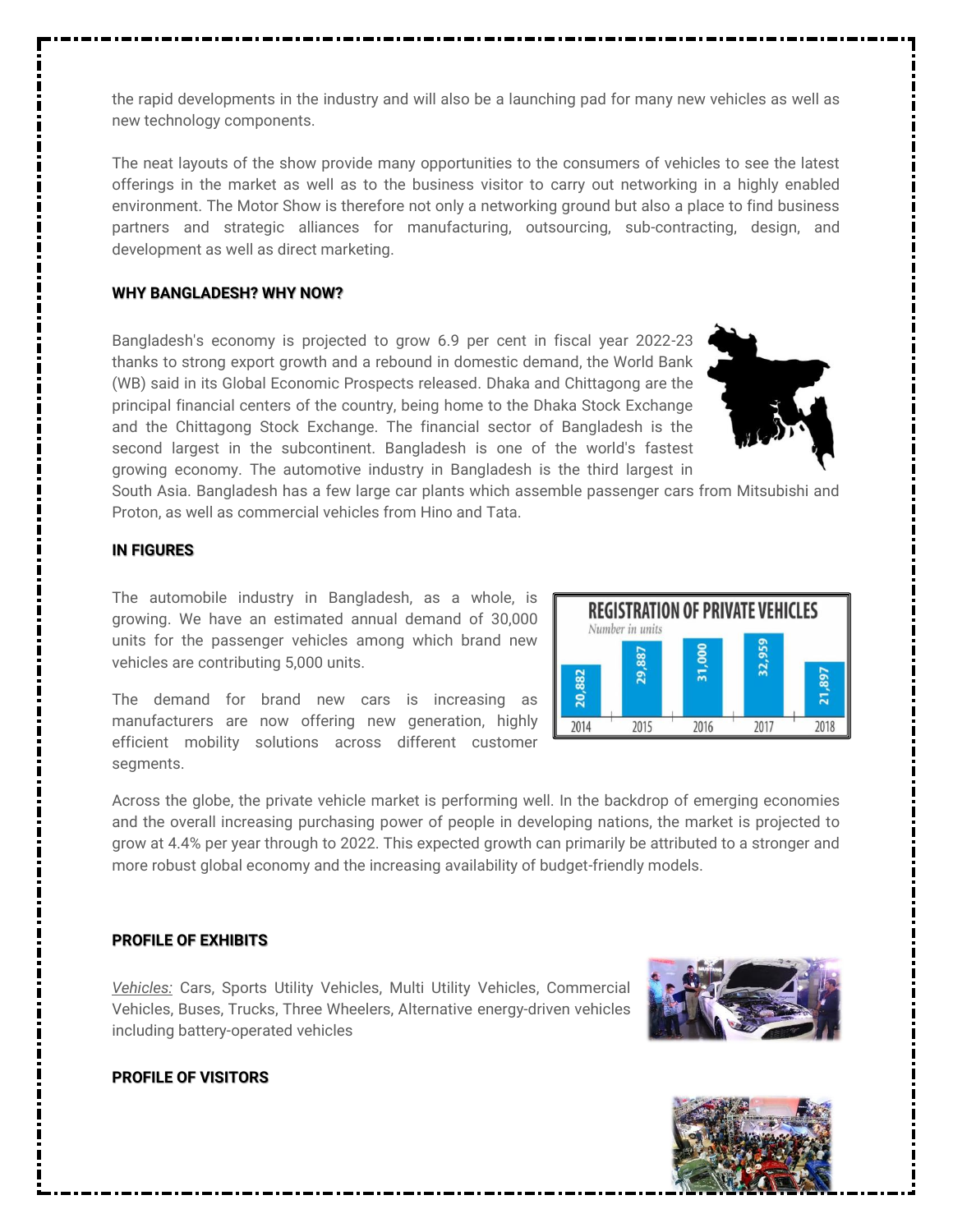Just like the previous editions, the `15th Dhaka Motor Show 2022' will focus on Target visitors consisting of Vehicle Distributors / Importers, Auto Component Distributors& Dealers, Tire & Wheel Dealers, Auto Spare Parts Dealers, Garage Owners, Lubricant Dealers, Service Centre's, Truck Parts Dealers, Mechanics, Spare Parts retailers, Distributors, Associations and General Public.

#### **ABOUT CEMS-GLOBAL (ORGANIZER)**

CEMS-Global USA, based in New York, is a professional Multinational Exhibition & Convention Organizer, having its operations across 4 continents.

Established in 1992, CEMS-Global, in this span of 30 years has been committed to organizing Professional B2B Trade Shows for important Business sectors of the trade and economy.

In this span of almost 3 decades, CEMS-Global has collaborated with several Business Associations, Chamber of Commerce's, Export Promotion Councils, International Trade Promotion organizations, Governments.

Our successful 40 Trade shows per annum in highly potential and developing countries of the world across 4 continents have benefited hundreds of thousands of Manufacturers, Several Industry sectors and boosted International Trade & Development in many countries. Everyone pursues excellence....

CEMS-Global sets itself apart by pursuing perfection! We achieve excellence, at a minimum, in the process. With our 40 Trade Shows on important business sectors and commendable presence globally across 4 continents, we transform our Events into successful Trade Shows with focus on our knowledge, skill, finesse and creativity.

We bring all these attributes together to reinvent events to transform the ordinary into extraordinary and producing successful Trade Shows in important and potential markets around the world. As a company with Global presence and a wide-ranging proven record of accomplishment.

CEMS-Global USA also provides High-Value Management & Strategy Consultancy Services and lays its knowledge, its vast global experience at the disposal of the Client and assists Trade/ Business Associations and Enterprises improve work strategies, improve efficiency & performance or entering new markets, with our proven system to reach the goal. Great people make great partnerships!

CEMS-Global's dedicated team stands with you in making a right decision for your participation in a Trade Show or enhance your Businesses in the next important market for you that will yield exceptional results. With over 750 Trade Shows, 54,577+ Exhibitors, 1.65+ Million Attendees in our portfolio; we are devoted to take you where markets are....